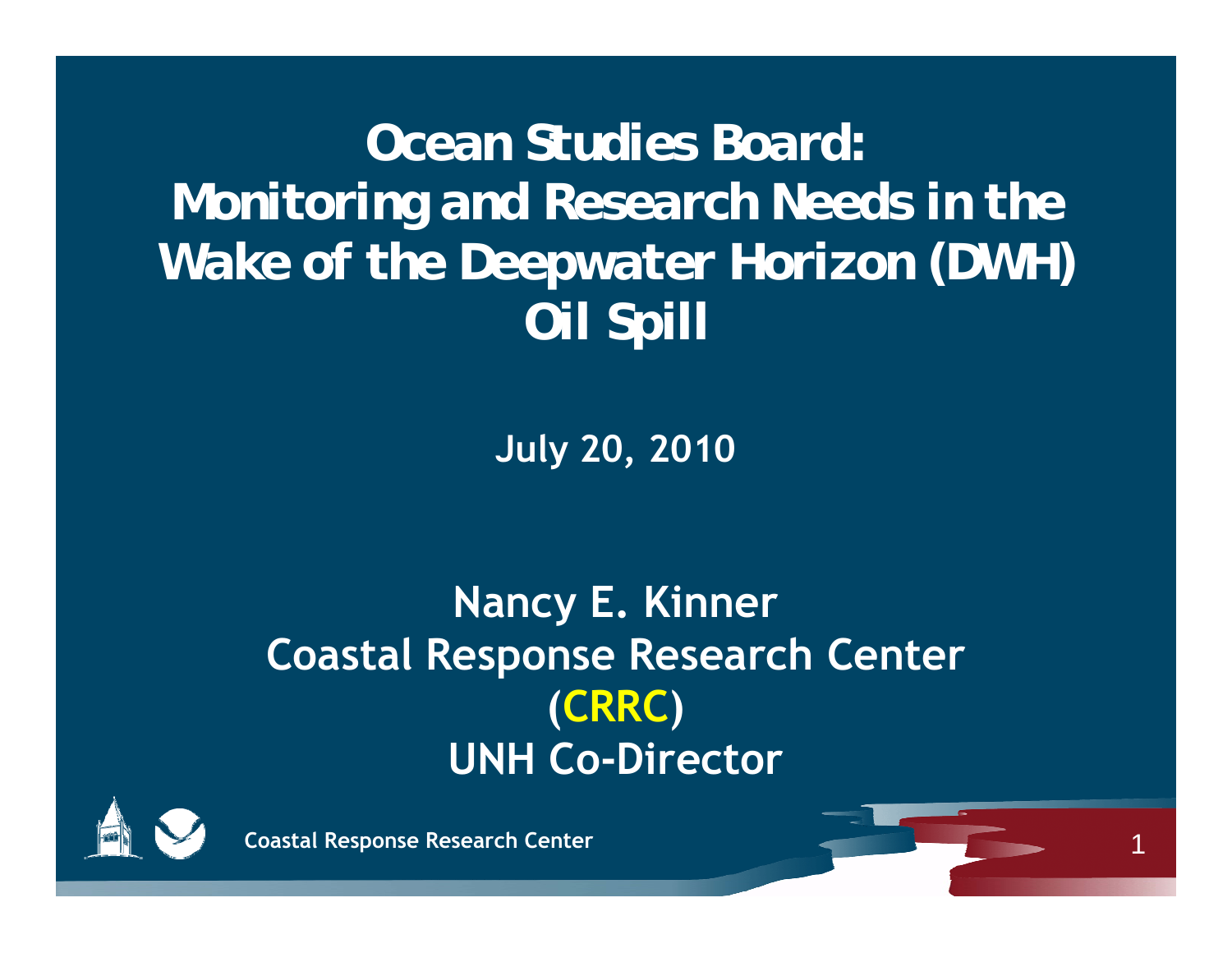# **TOPICS**

- **Introduction to CRRC**
- **Oil Spill R & D Funding Pre-DWH**
- **R & D N d P Needs Pre-DWH**
- **R & D Needs Post-DWH**
- **R & D Funding Post-DWH**



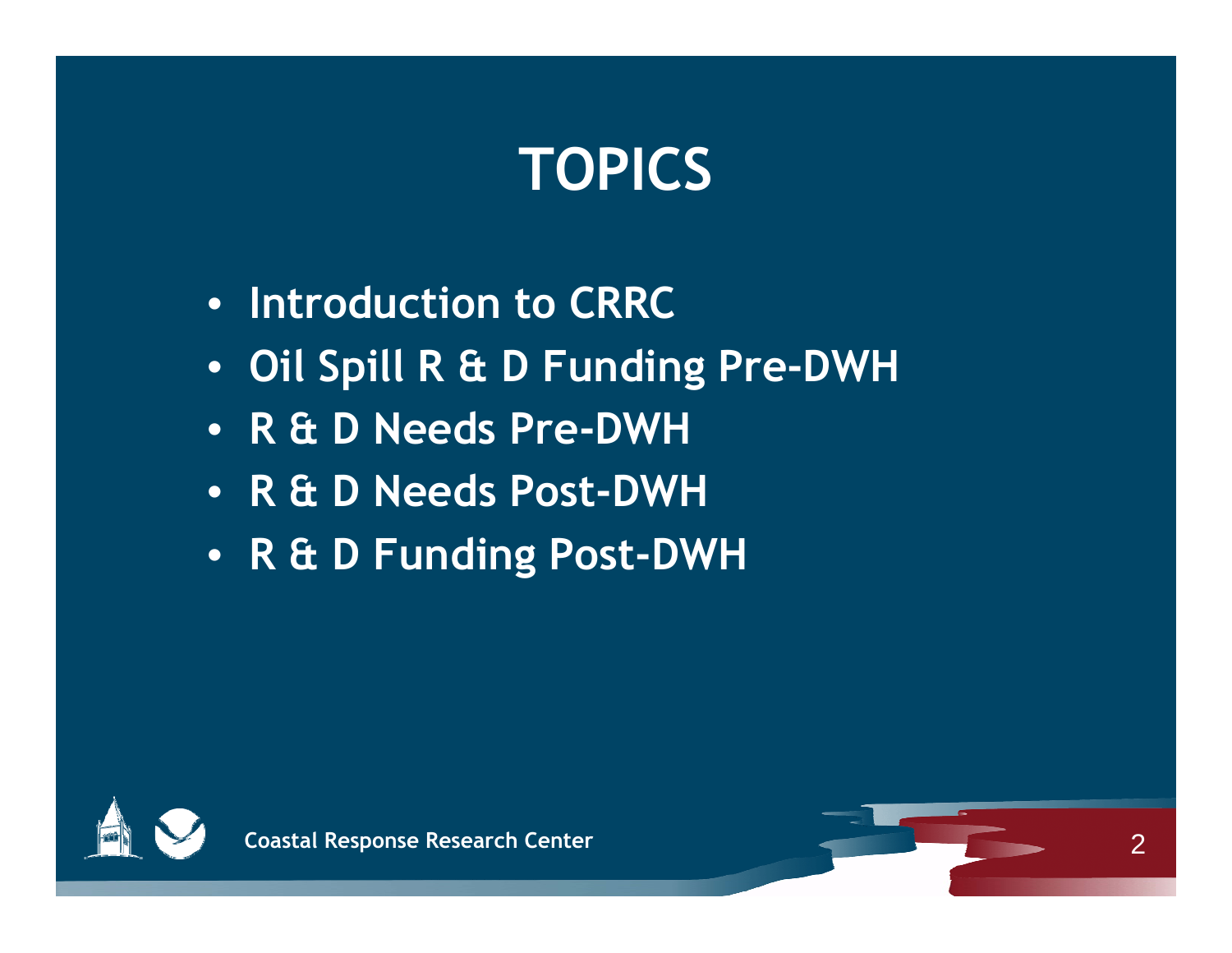# **CRRC OVERVIEW**



**Coastal Response Research Center**

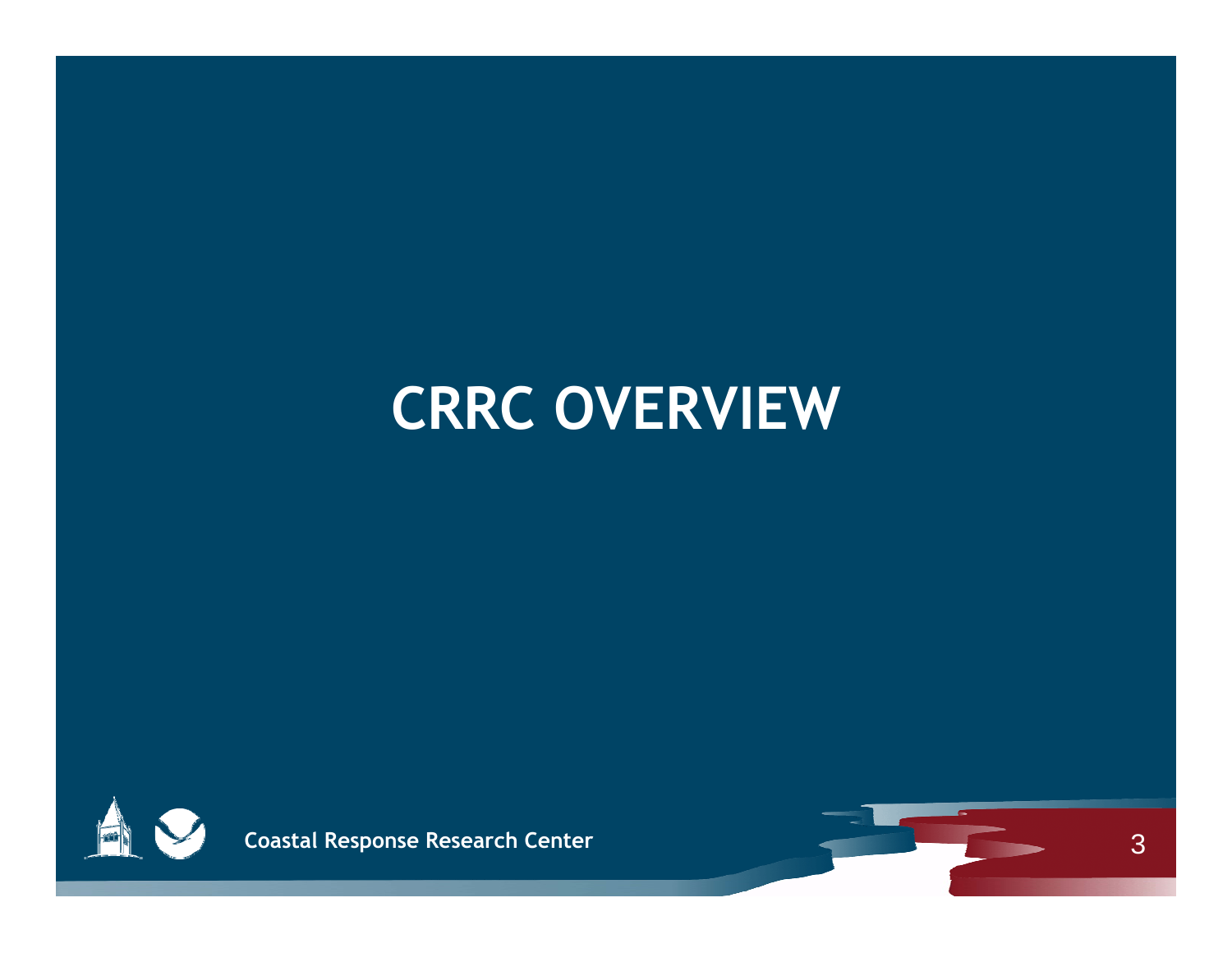# **CRRC CREATION**

• **NOAA's Office of Response and Restoration (ORR)/UNH Spill Partnership began in 2002**

 $\boldsymbol{\varDelta}$ 

- • **Co -Directors:**
	- **UNH – Nancy Kinner**
	- − **NOAA – Am y Merten**

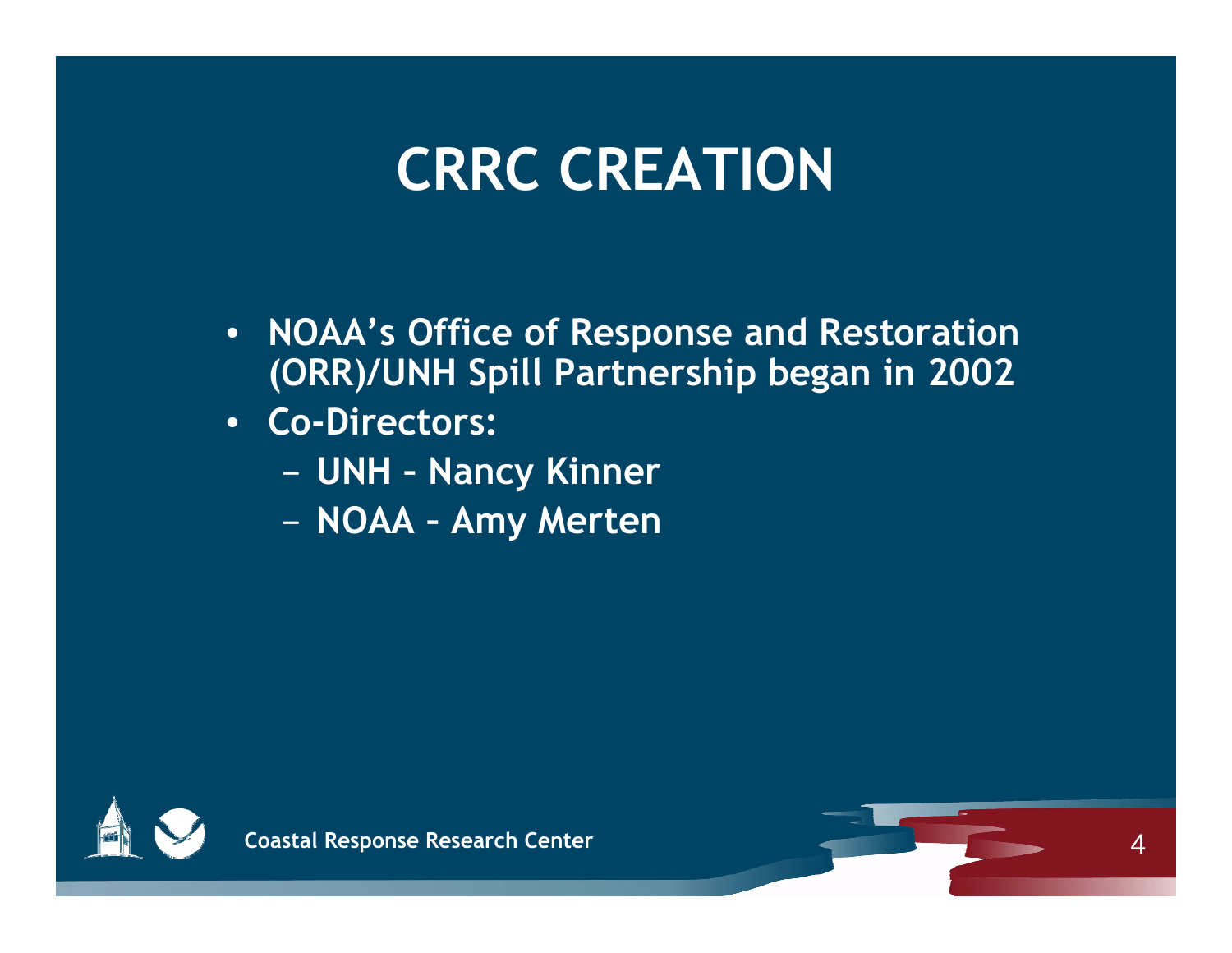# **OVERALL MISSION**

- **Develop new approaches to response and restoration through research/synthesis of information**
- **Serve as a resource/hub for NOAA, NOS (National Ocean Service) and other agencies**
- **Transform research results into practice**
- **Educate students who will pursue careers in response and restoration**



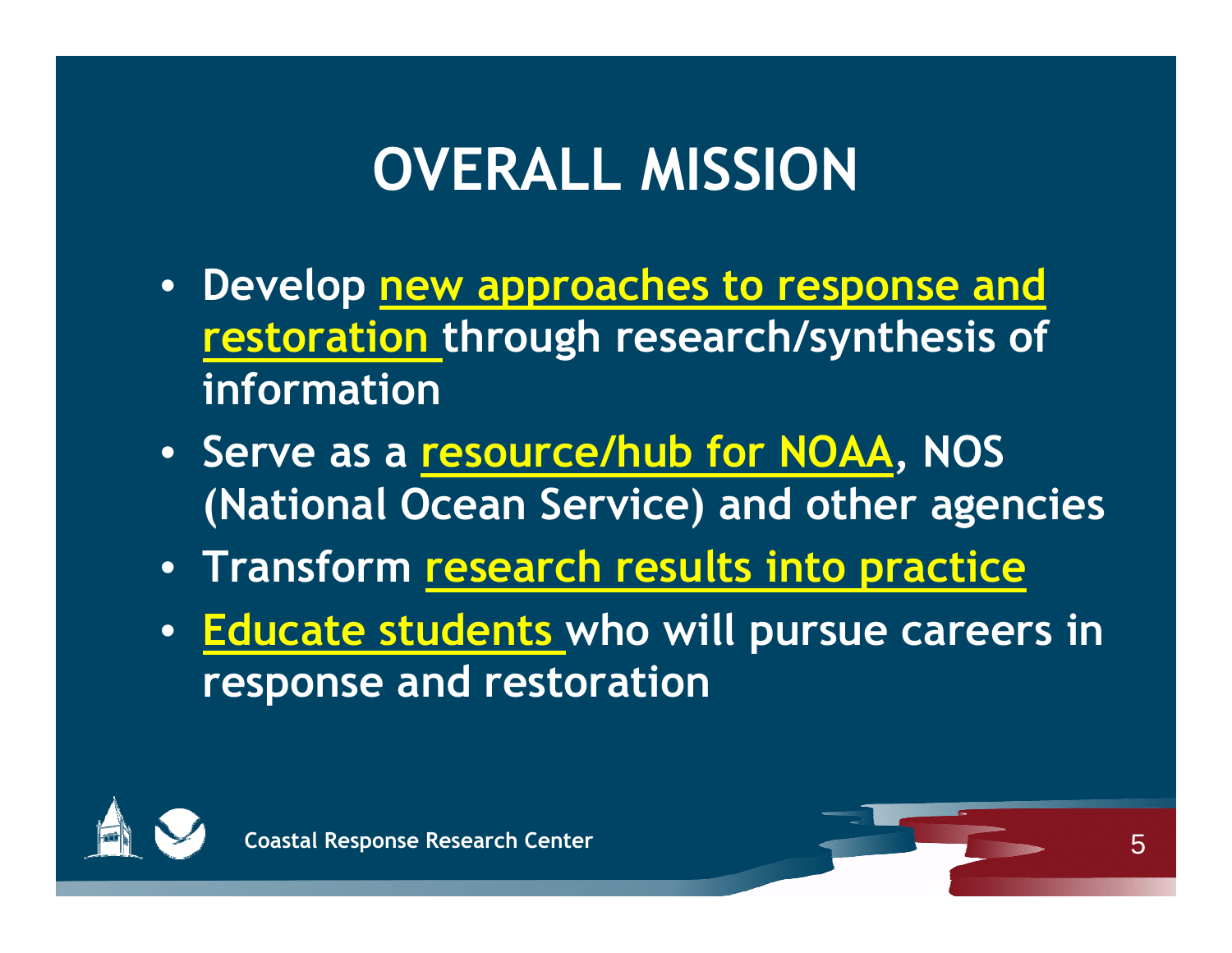# **OIL SPILL R&D FUNDING PRE-DWH**



**Coastal Response Research Center**

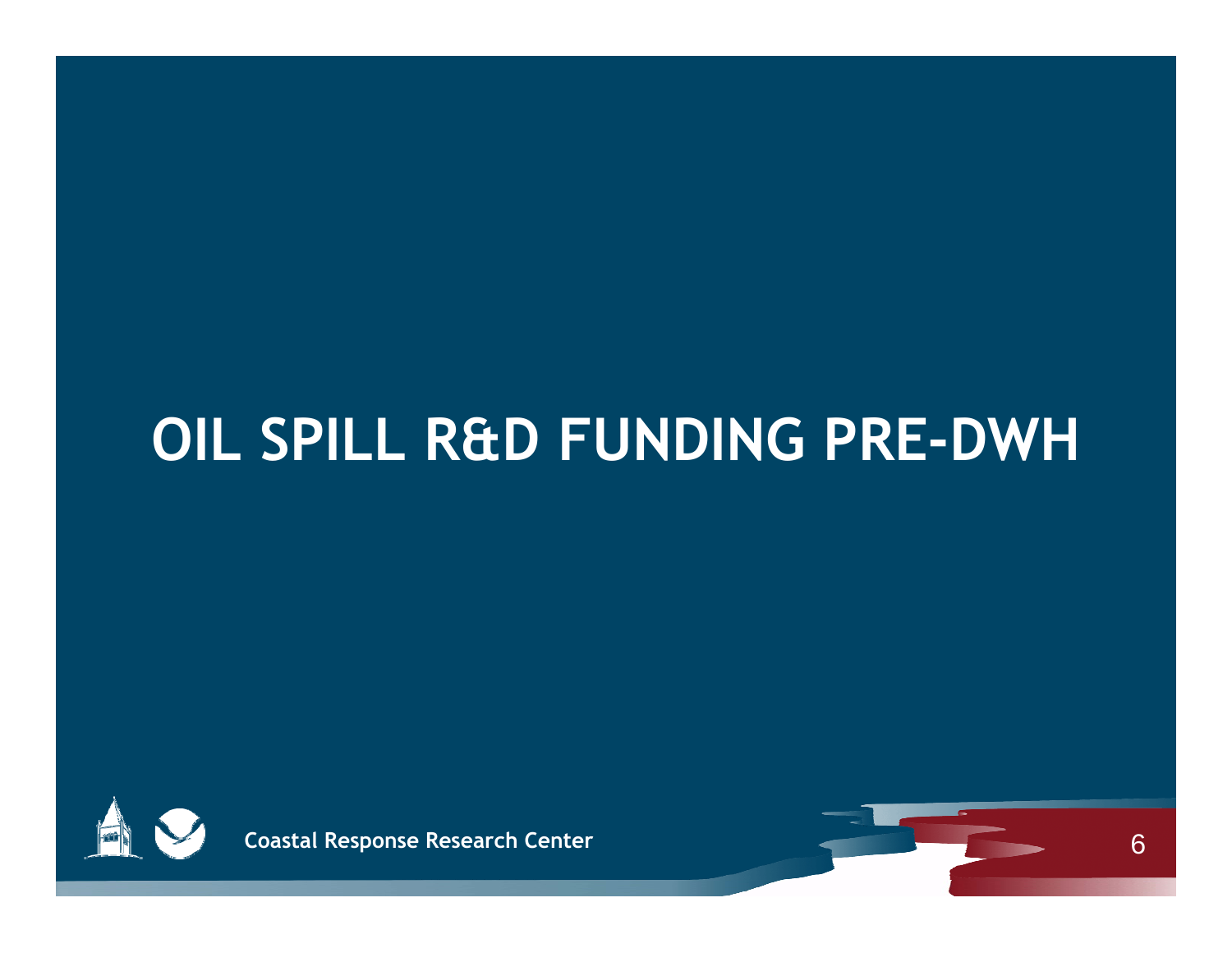#### **FUNDING SOURCES OPA 90**

- **Oil Pollution Act (OPA) in 1990**
	- **Oil Spill Liability Trust Fund (OSLTF)**
		- **Per barrel tax on imported oil**
	- **Annual R&D Budgets for USCG, MMS, EPA Alaska's Oil Spill Recovery Institute (OSRI)**
	- **N \$ f NOAA o for**
	- **Competitive Grants Program For States and Universities Authorized**

7

• **Never fully appropriated**

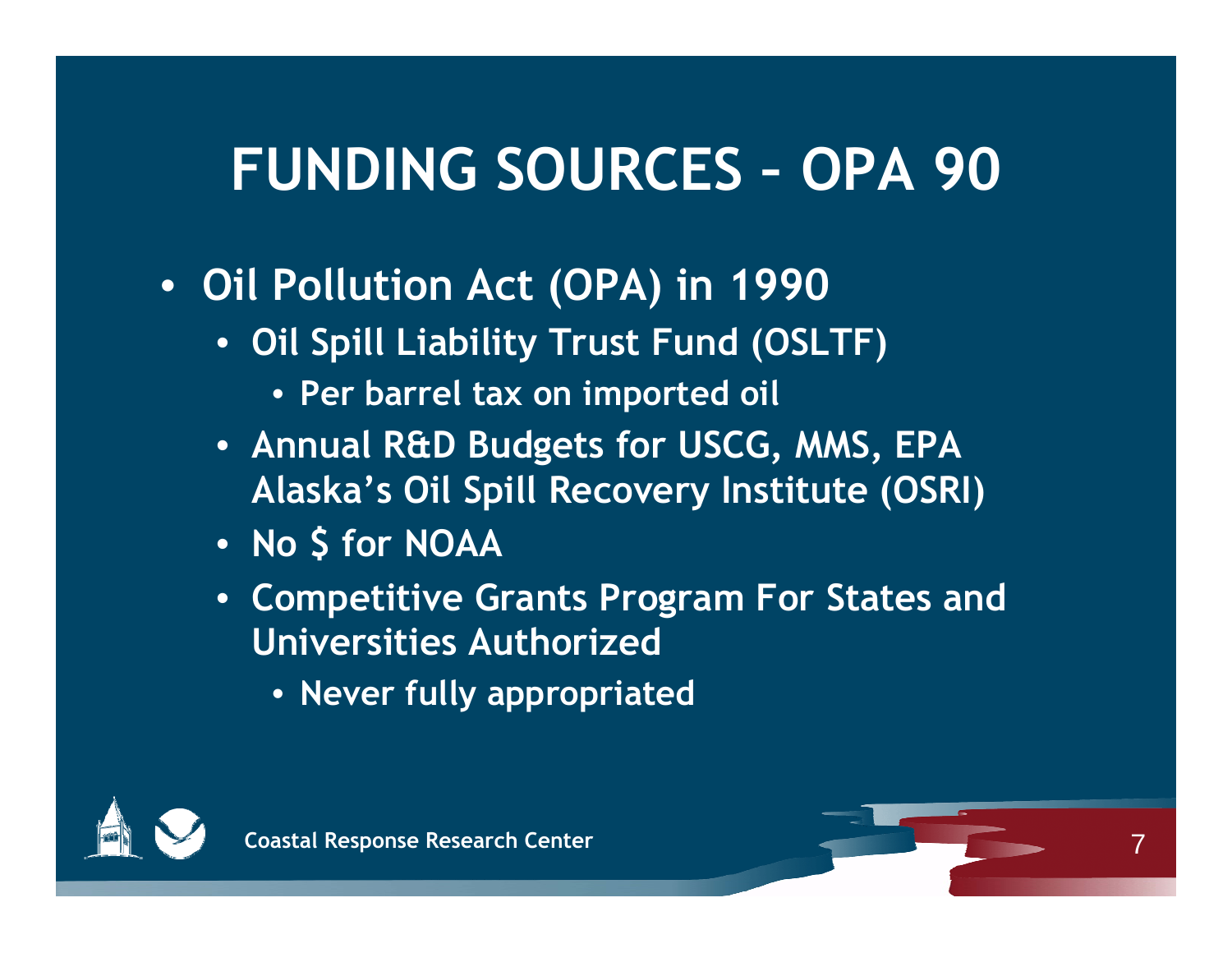## **INTERAGENCY COORDINATING COMMITTEE ON OIL POLLUTION RESEARCH (ICCOPR )**

- **Created By OPA 90**
- **Federal Agency Members**
	- **USCG (Chair)**
- **Purpose: To Coordinate Federal Research Efforts on Oil Spill R&D**
- **Activity Level Has Varied**



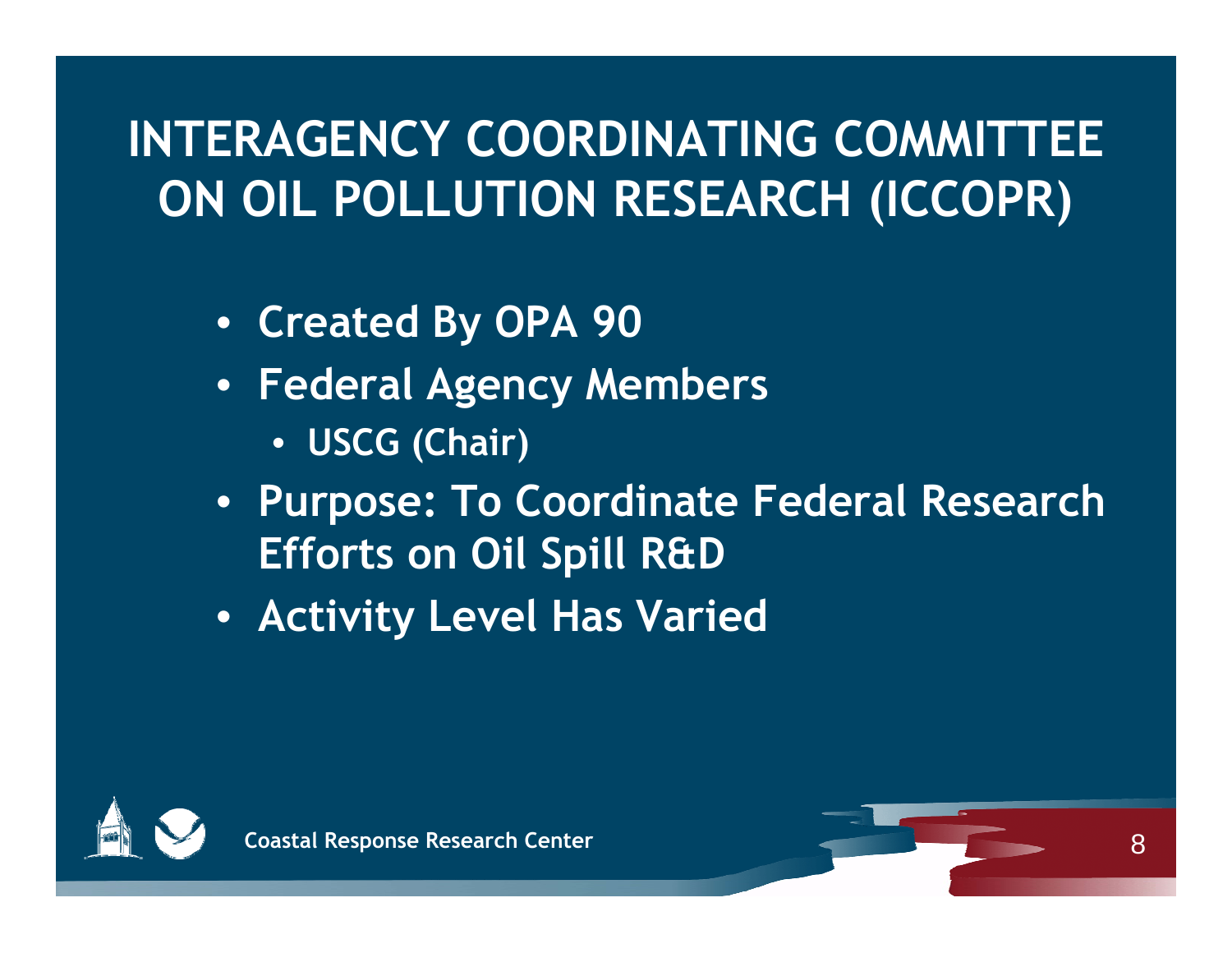#### **FUNDING SOURCES STATES**

- **Strong R&D Programs in Louisiana, California and Texas**
- **R t B d t P bl H Recent u dget Problems Have Constrained LA and CA R&D Programs**



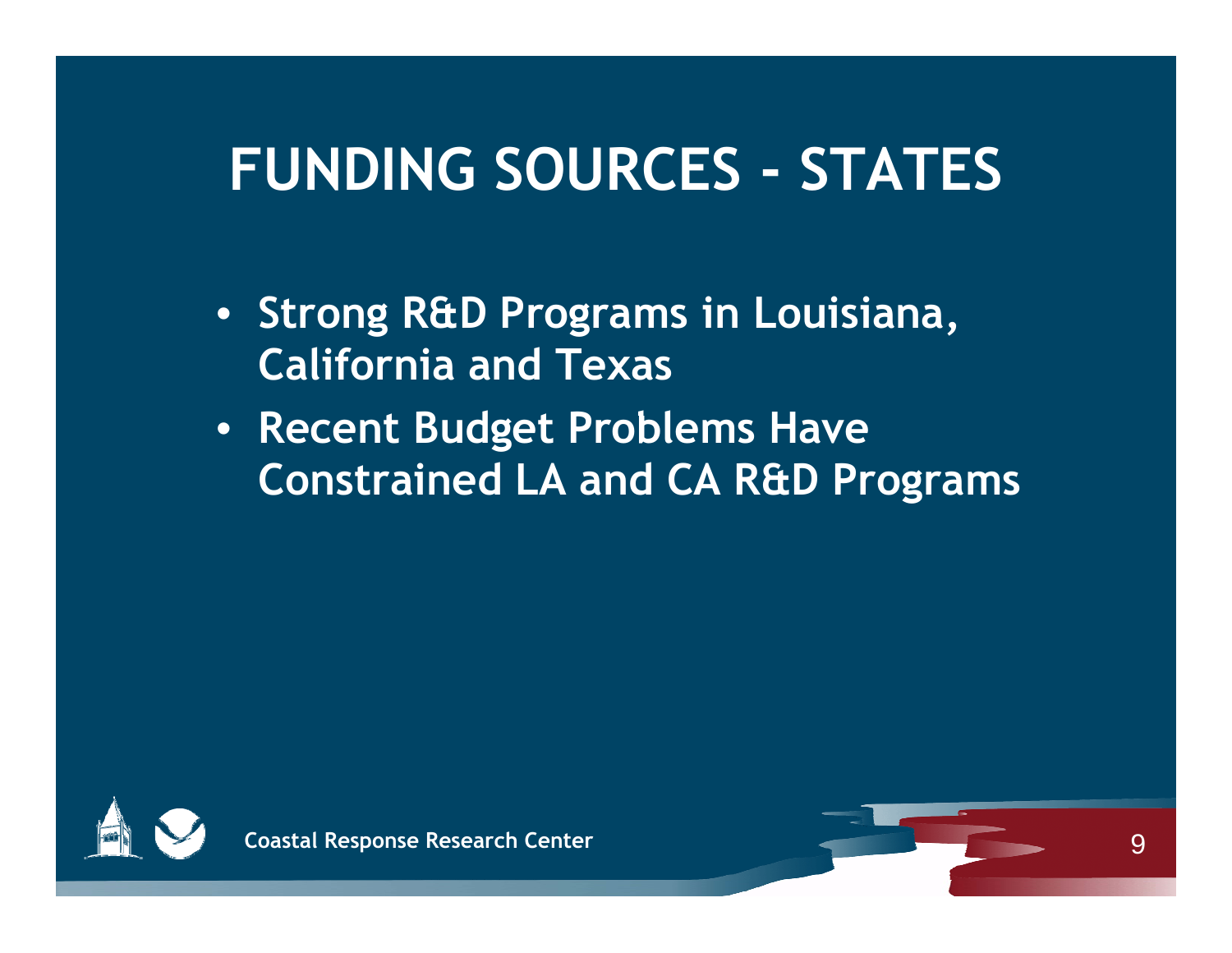# **OTHER FUNDING SOURCES**

## • **Industry**

- **Individual companies, API, Joint Industry Programs, MSRC**
- **NGO's**
- $\bullet$  **Regional Citizens Advisory Councils (RCAC's)**
	- **Prince William Sound and Cook Inlet (AK)**
	- **OPA 90 mandate**
- **Other Countries**
	- **Canada ( ,p ) Environment Canada, De pt. of Fisheries & Oceans**
	- **Norway (SINTEF)**
	- **France (CEDRE)**



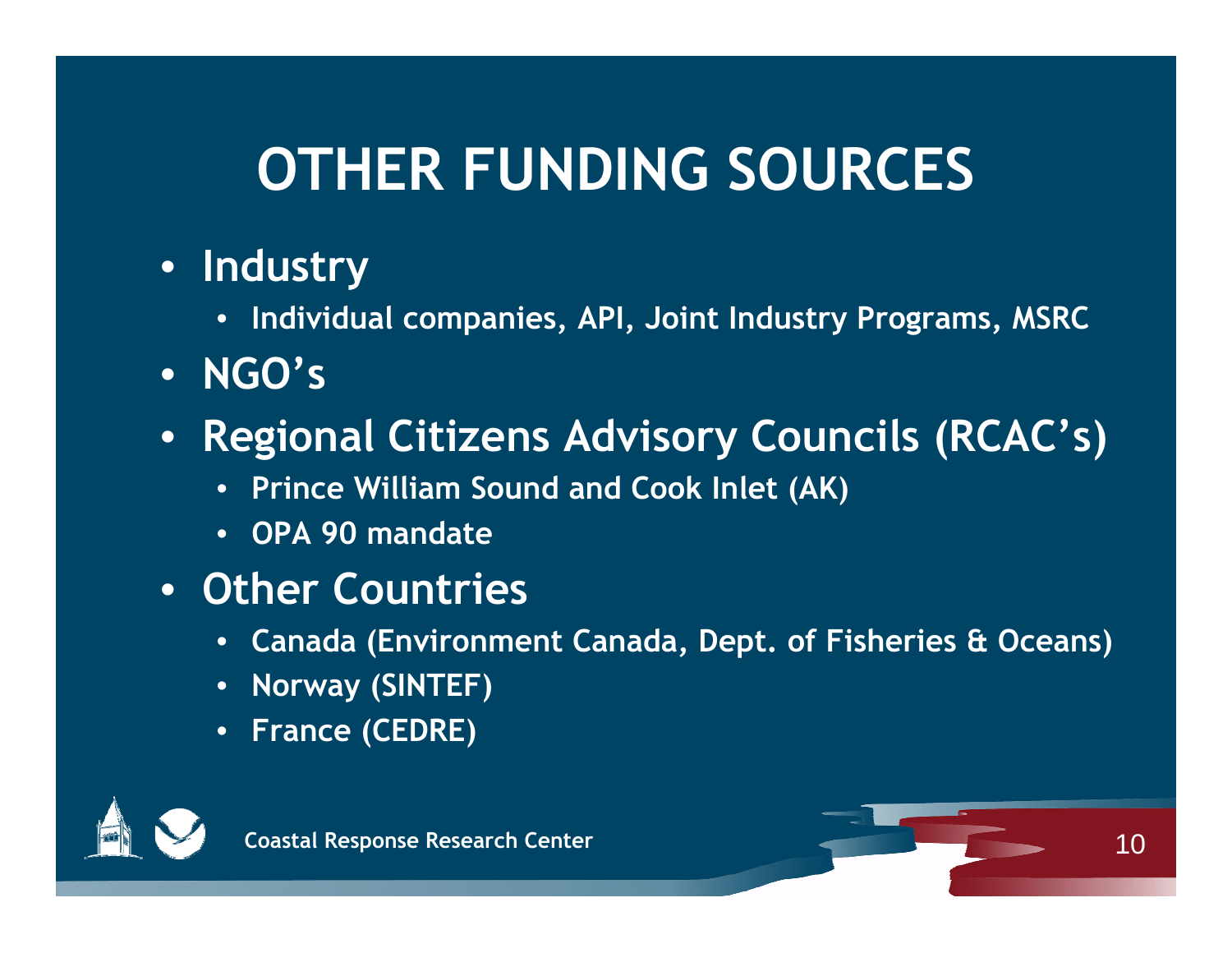# **LACK OF COORDINATION AMONG R&D FUNDING ENTITIES**

- **Center Advisory Board Adds "Hub" Mission to CRRC**
- **Willingness of Stakeholders to Participate**
- $\bullet$ **R i t f Ri P R i Requ irement for Rigorous Peer Rev iews**
- **Translate Results into Practice**



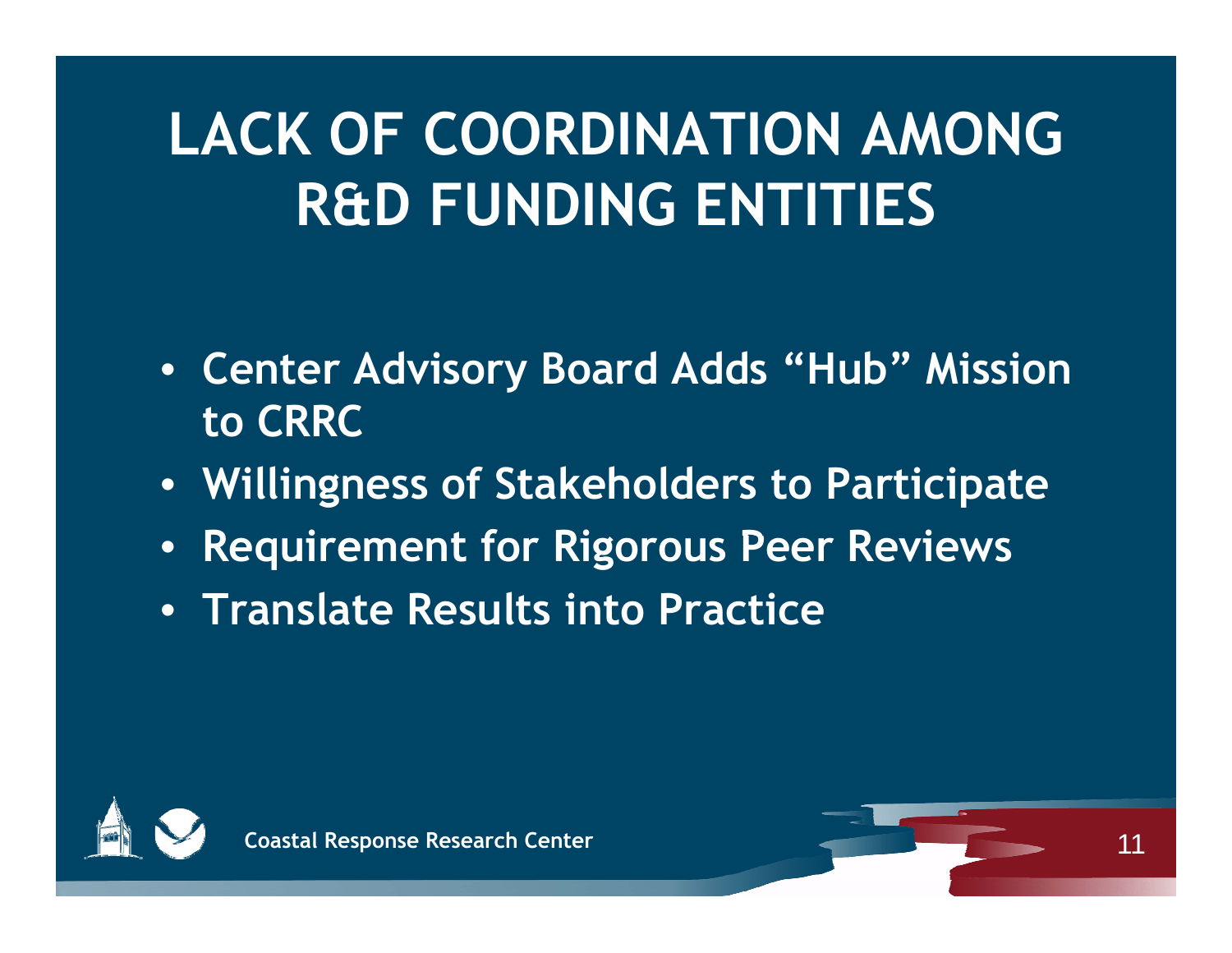# **CRRC AS HUB FOR OIL SPILL COMMUNITY**

### • **CRRC Hosts**

• **November 2003 – 5 Year R&D Plan Workshop**

12

- **Major Federal State Industry NGO , , , , International Players**
- **Topics:** 
	- **Fate & Transport**
	- **Habitat Effects**
	- **Organism Effects**
	- **Quantitative Metrics**
	- **Restoration Methods**
	- **S i i C Socioeconomic Concerns**



**Coastal Response Research Center**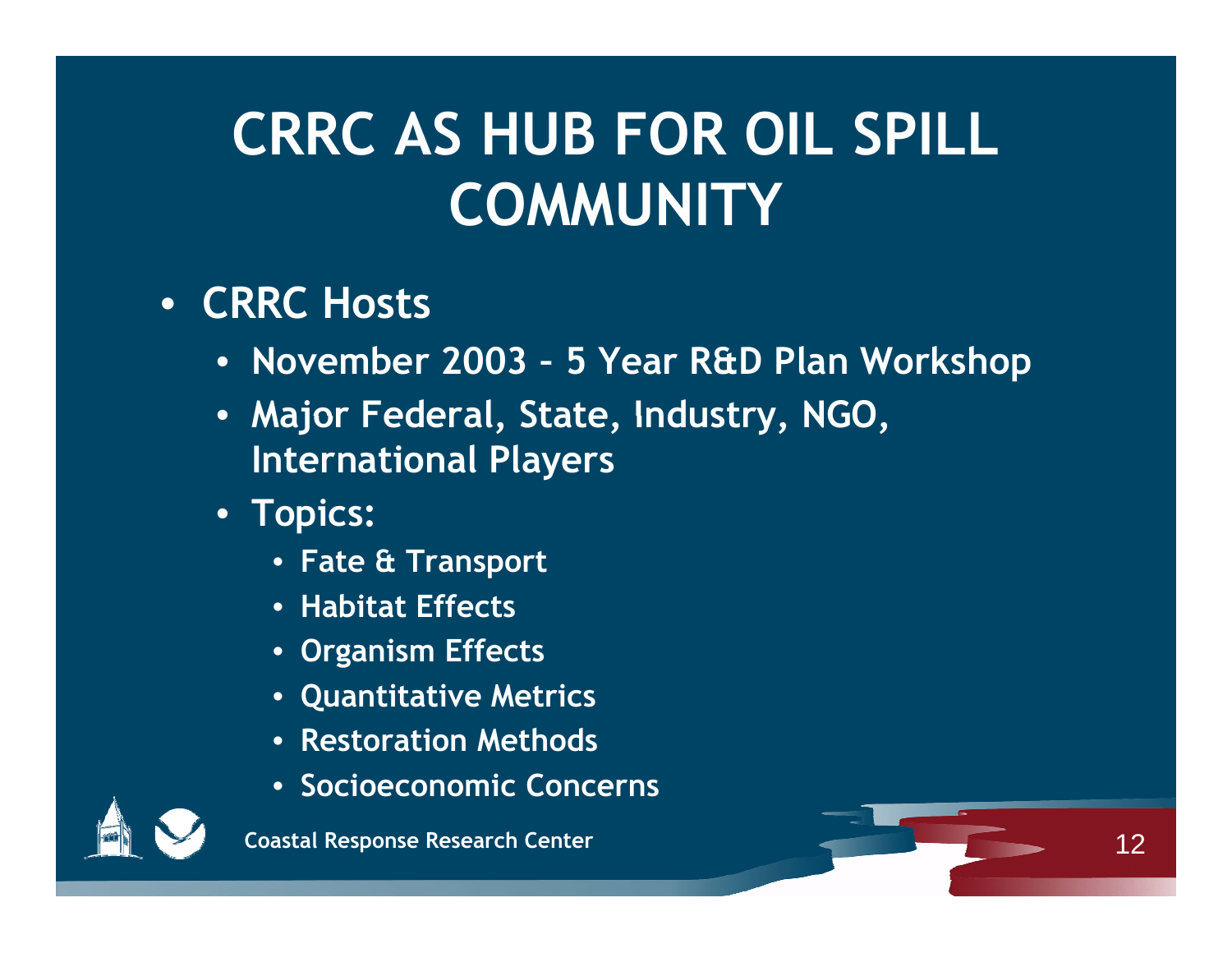# **WORKSHOP / WORKING GROUP MODEL**

- • **Major Topics for R&D Identified by:**
	- **Incidents – submerged oil (Athos I spill)**
	- **Sociopolitical situations**
		- **Arctic**
	- **5 year R&D updates**
	- **Stakeholders**
- **Worksho ps with 35-60 Invitees**
	- **Across spectrum of stakeholders**
	- **Identify specific R&D questions/projects**
- **Working Groups: Funding Entities** 
	- **Coordinate who funds what projects**
	- **Update R&D plan as projects answer questions and new issues identified**

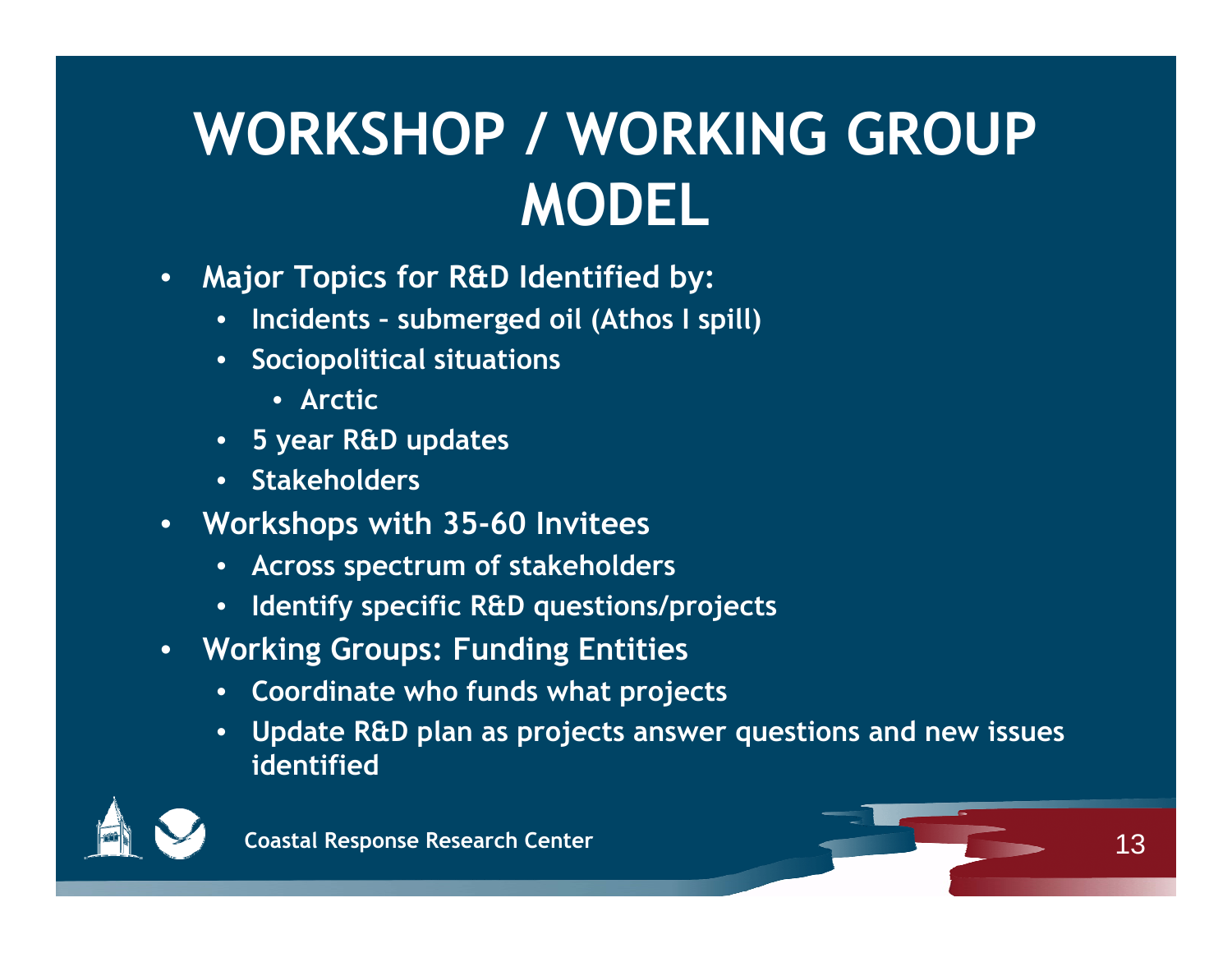## **R&D NEEDS PRE -DWH**



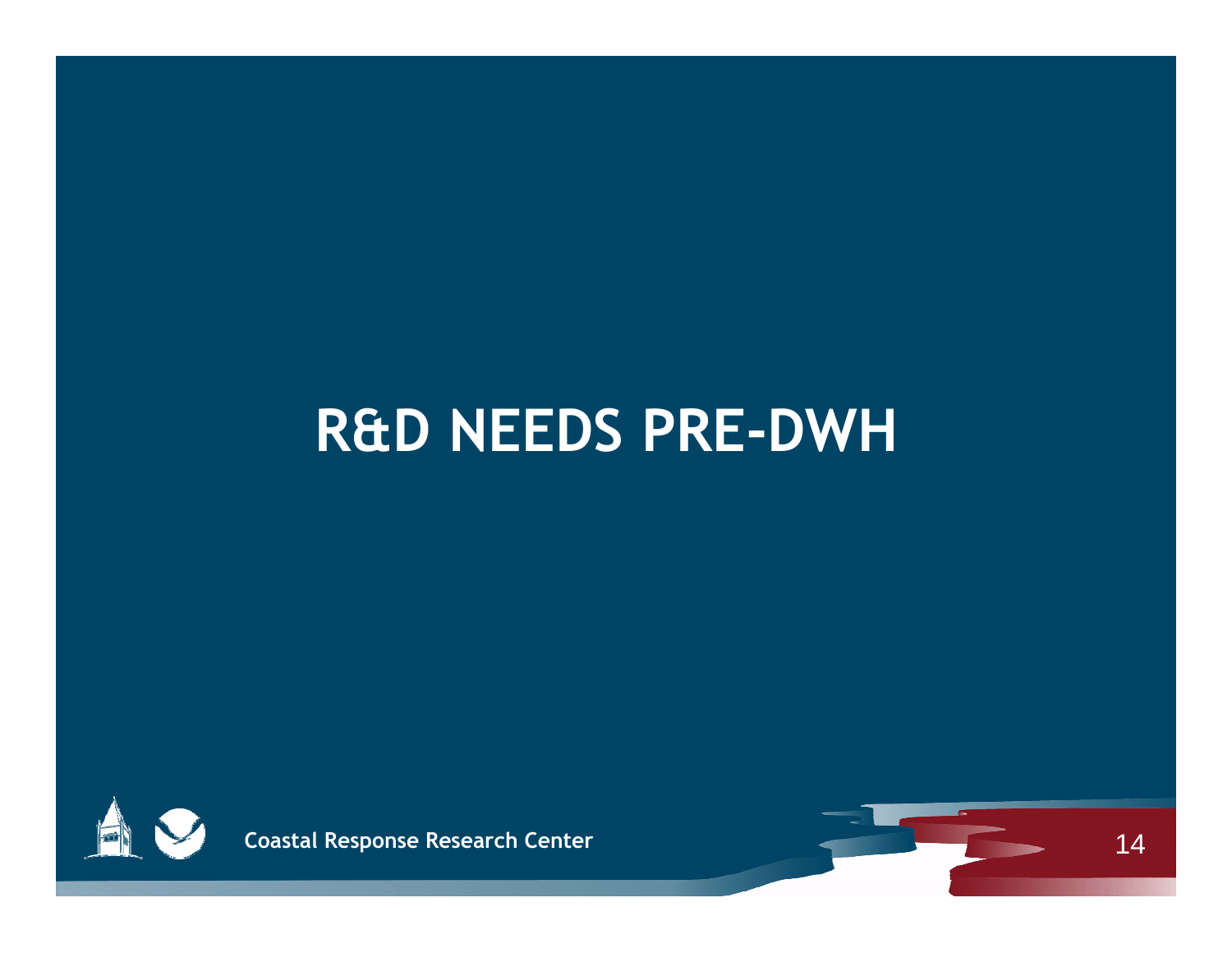# **CRRC WORKSHOP TOPICS**

- **21 Workshops on Hot Topics to Identify Research Priorities and Partners (Examples Below)** 
	- **Dispersed Oil: Efficacy and Effects**
	- **Submerged Oil: State of the Practice**
	- **H Di i f S ill Human Dimensions of pill s**
	- **Integrated Spill Modeling**
	- **PAH Toxicity**
	- **Environmental Response Data Standards**
	- **Opening the Arctic Seas: Envisioning Disasters & Framing Solutions**
	- **NRDA in Arctic Waters: The Dialogue Begins**
	- **Dispersant Use in Deepwater Horizon Spill**
	- **Liquid Asphalt Spills**



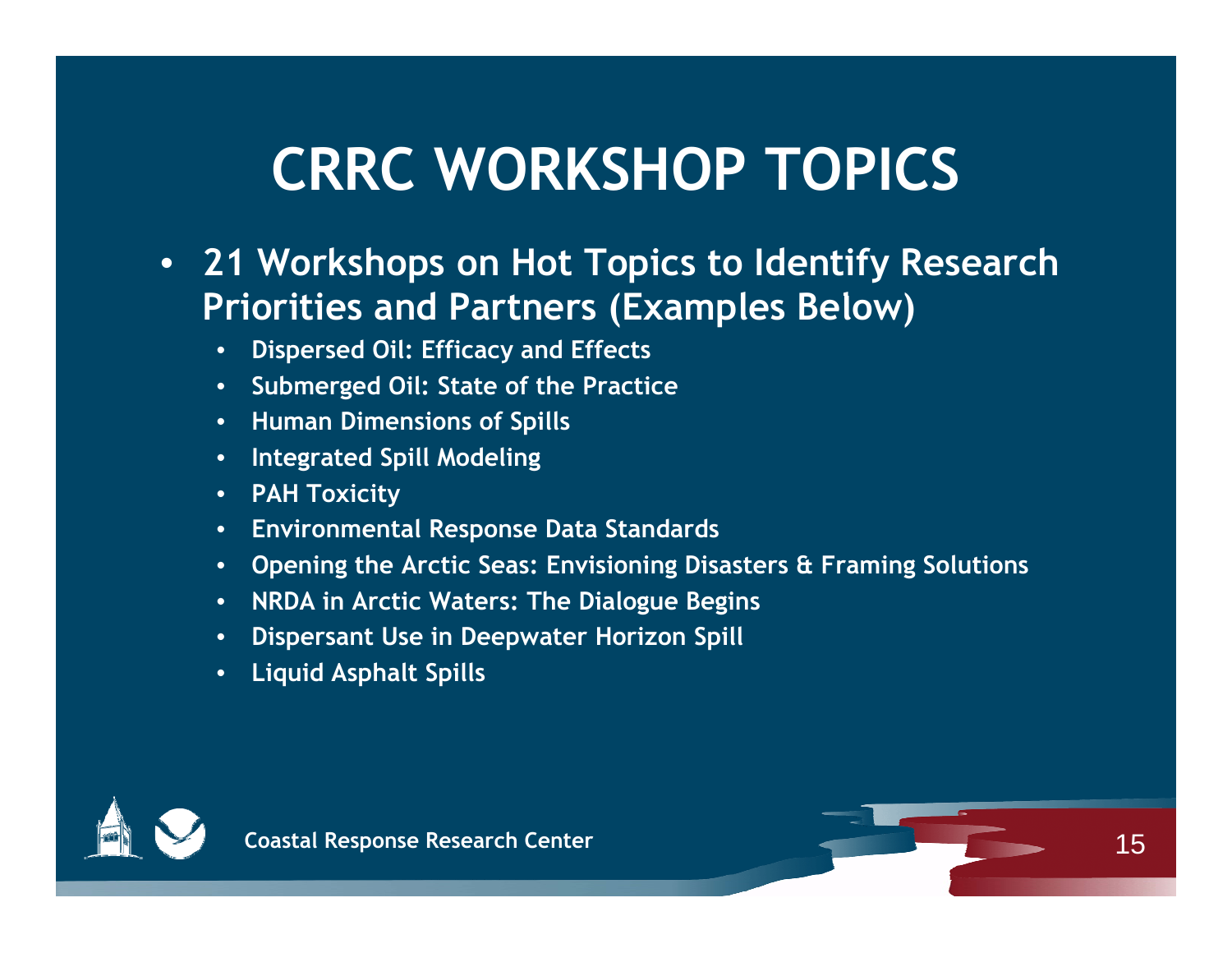# **PRE-DWH R&D NEEDS ISSUE**

- $\bullet$  **Lack of \$ for R&D Needs Identified as Critical**
	- **Examples:** 
		- **NAS Dispersant Study (2005)**
		- **Dispersant R&D Plan (Sept 2005)**
		- **~\$40M Project Needed**
		- **\$10M Funded by Dispersants Working Group Partners**



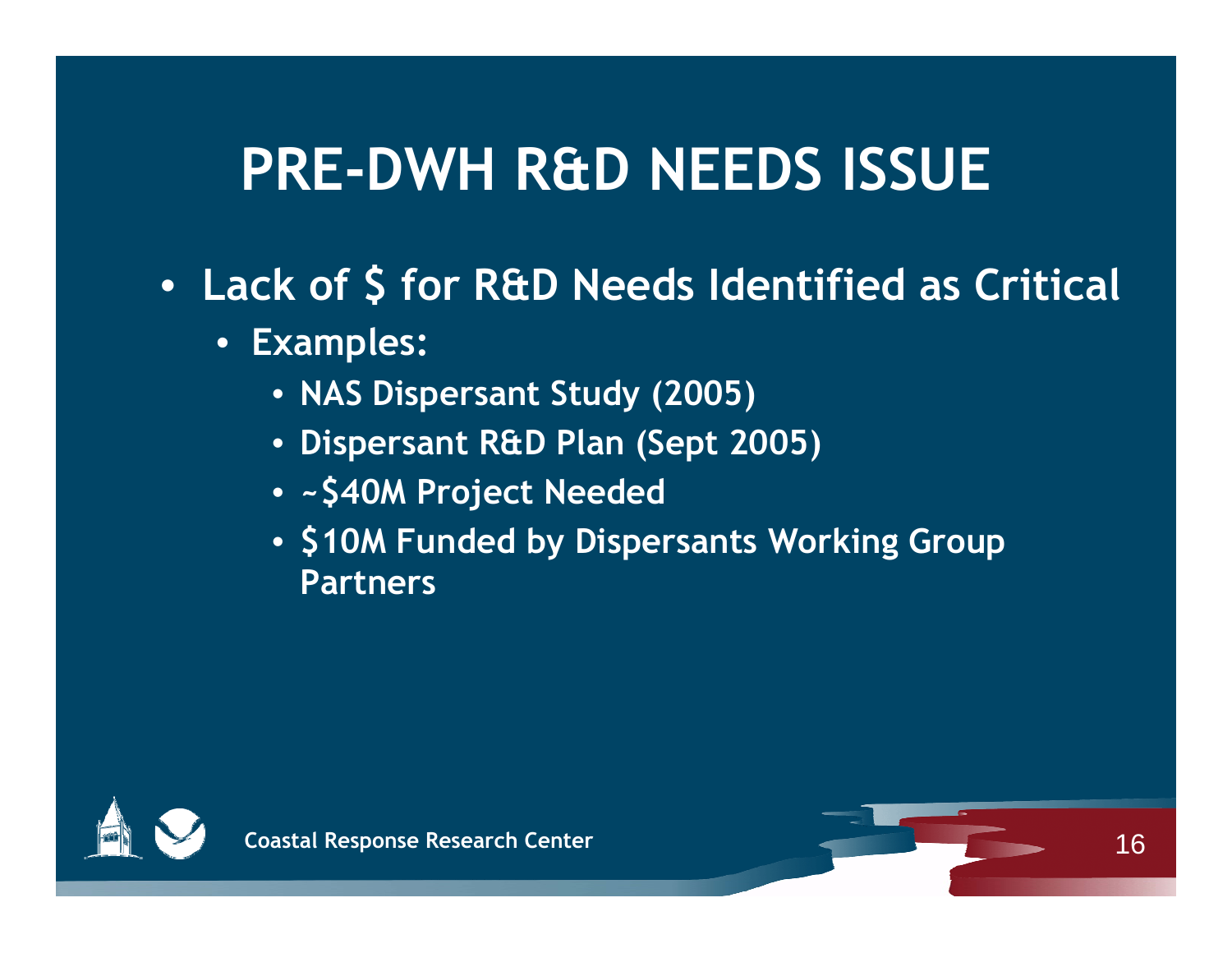

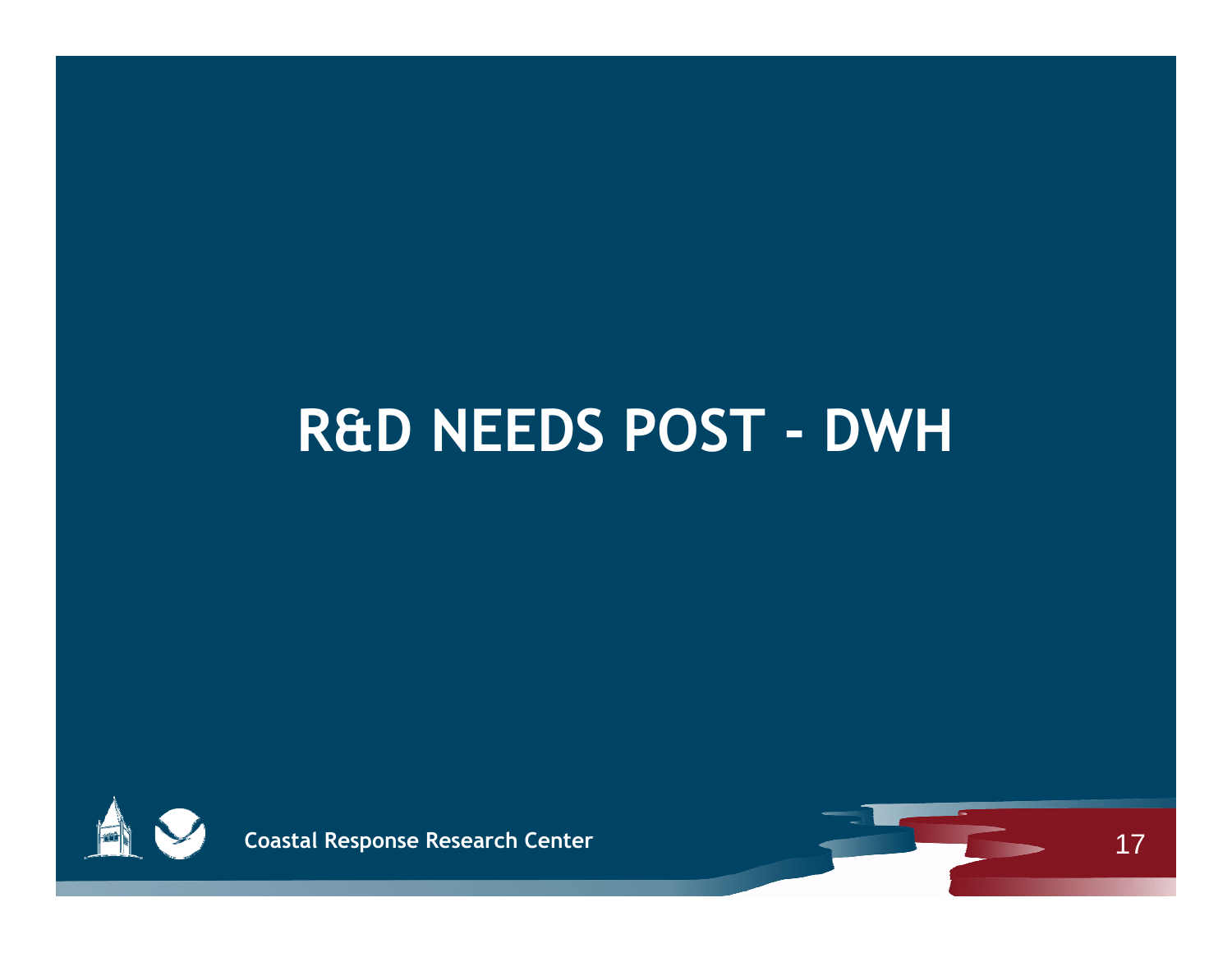• **What R&D Needs - Associated with Deepwater Oil Spill Blowout – Were NOT Id tifi d P Identifi ed Pre-DWH?**



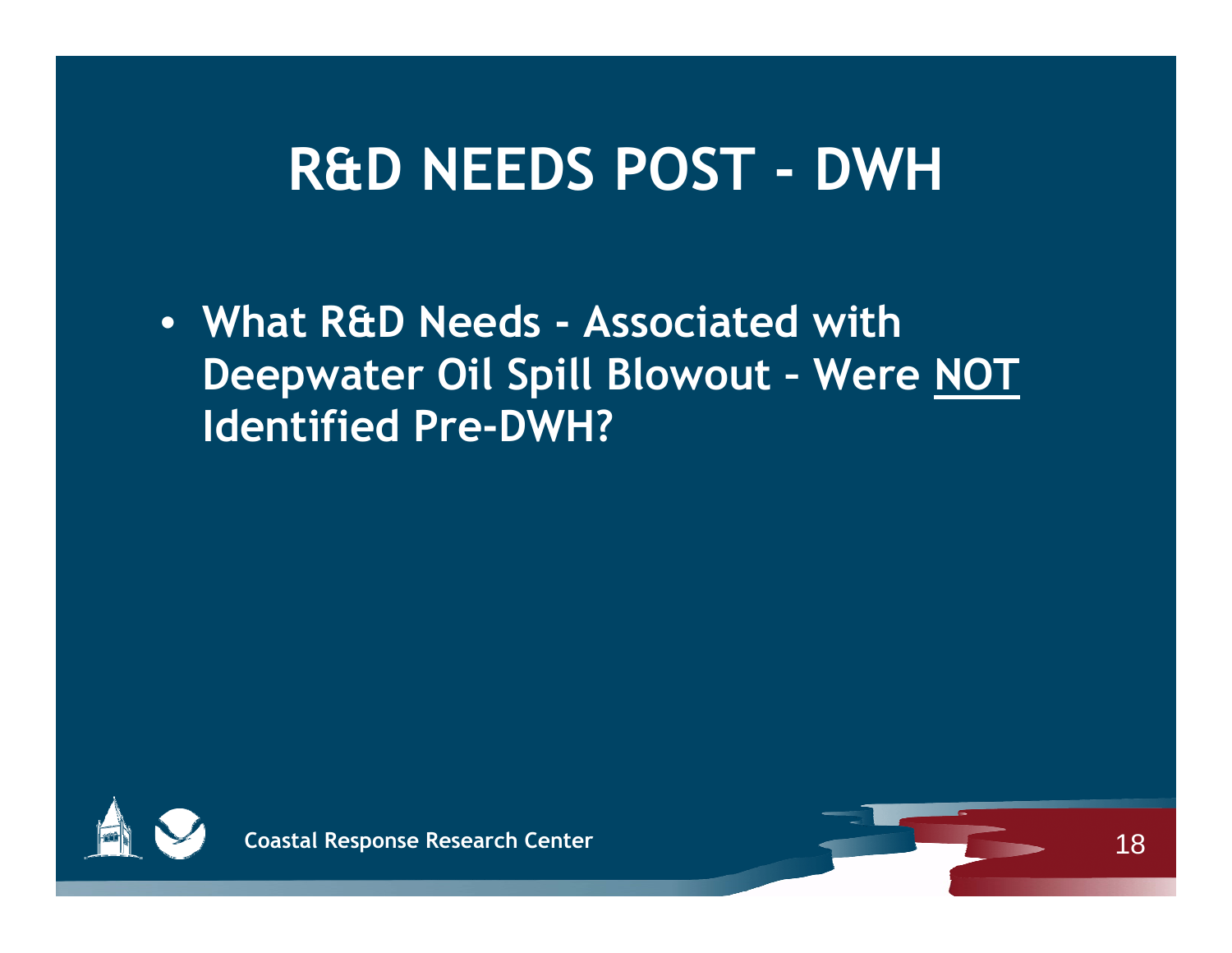- •**Fate & Behavior of Oil Released in Deepwater**
- • **Subsurface Dispersant Use**
	- •**Pressure**
	- **Temperature**
	- **Natural dispersion**
	- **Effectiveness and Effects**
- **In -Situ Monitoring**
	- **Especially at depth**
		- **Autonomous vehicles**
	- **IOOS applications**
	- **Application of New Methods (e.g., Holography)**
- **3D Spill Modeling**



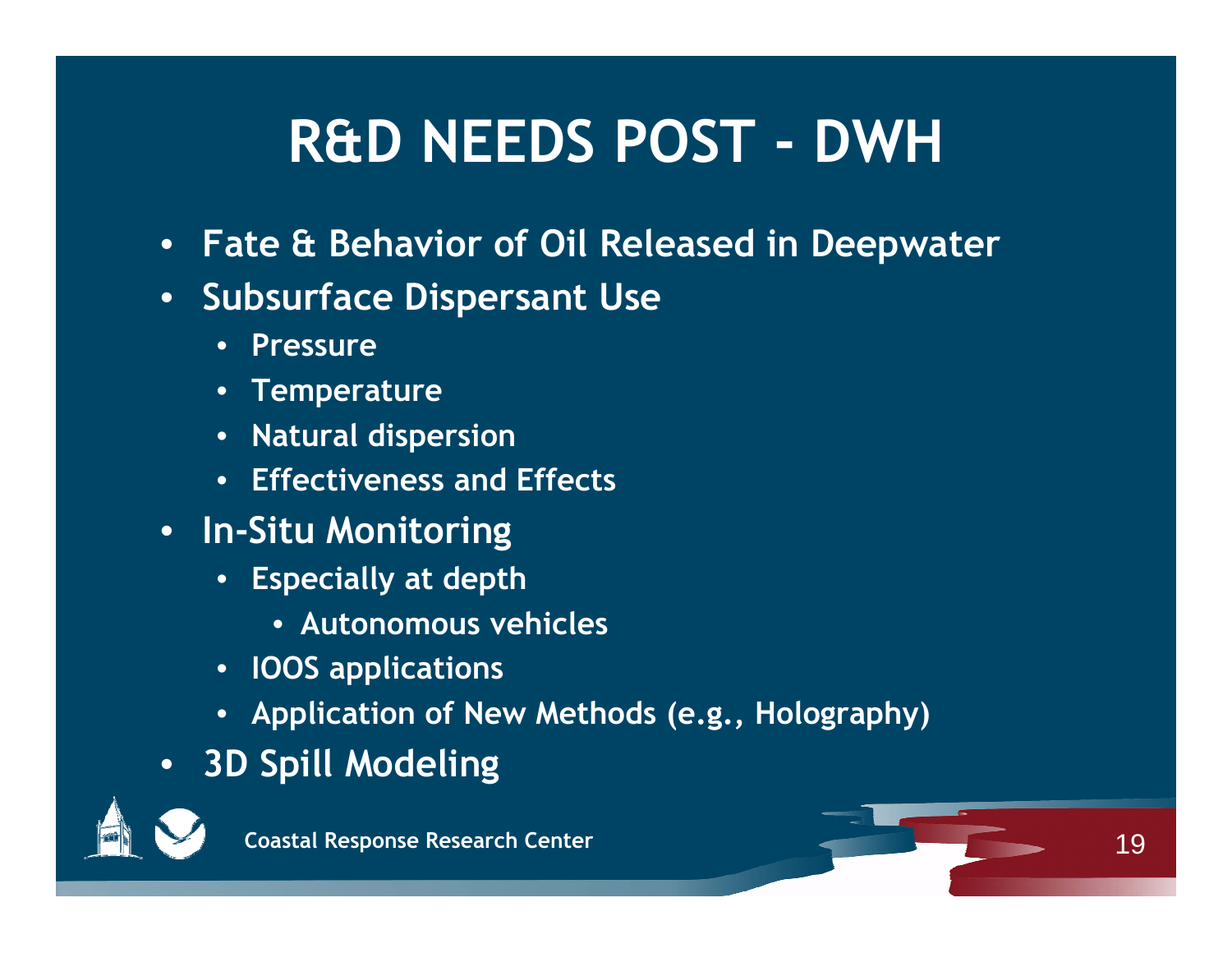- •**Updated Environmental Sensitivity Index (ESIs)**
- •**Baseline/Deepwater Ecosystem Understanding**
- **Similar Needs for Arctic**



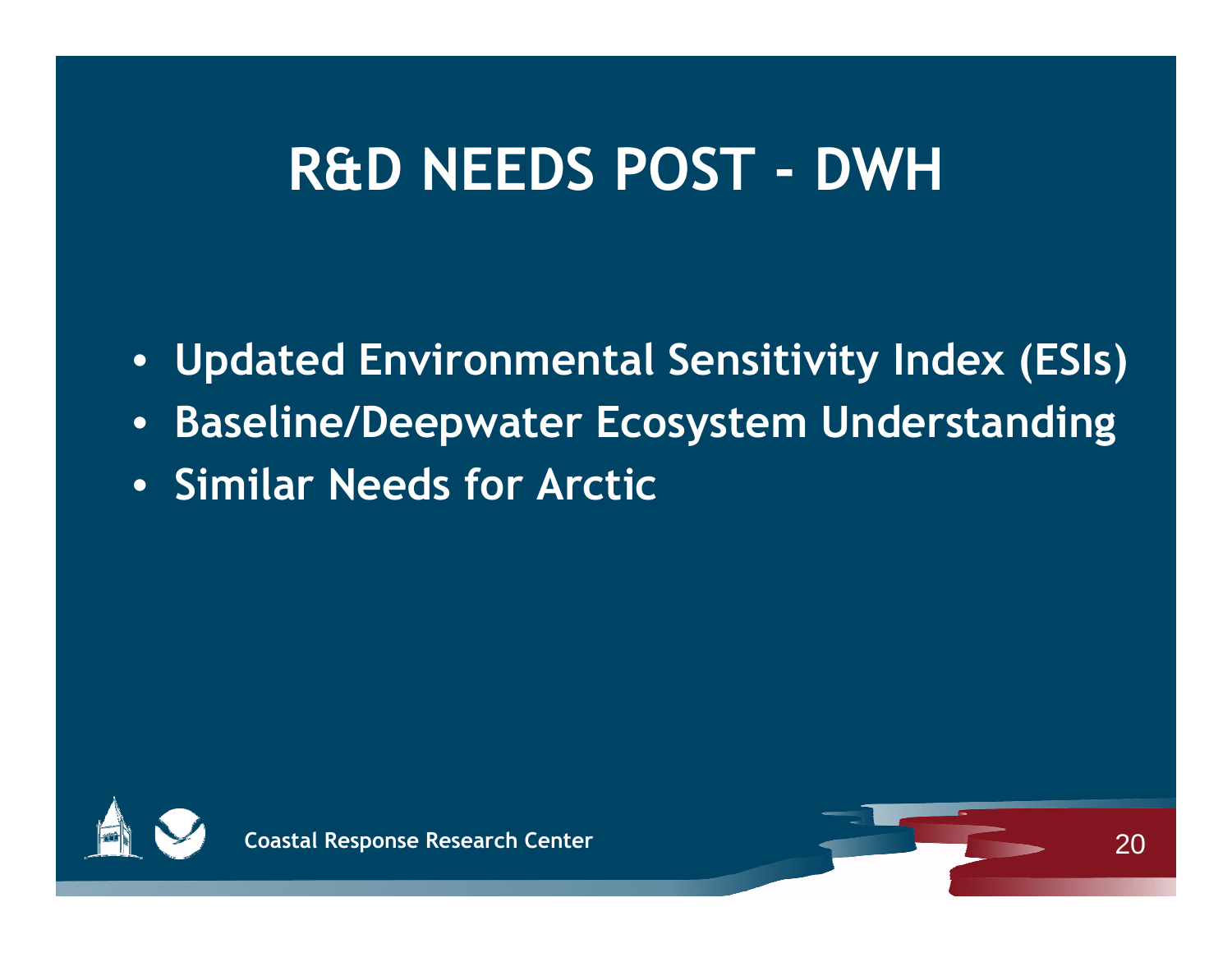- •**Deepwater Well Containment Technology**
- **Mechanical Equipment & In -Situ Burning Improvements**
	- **Hi gh wind/waves**



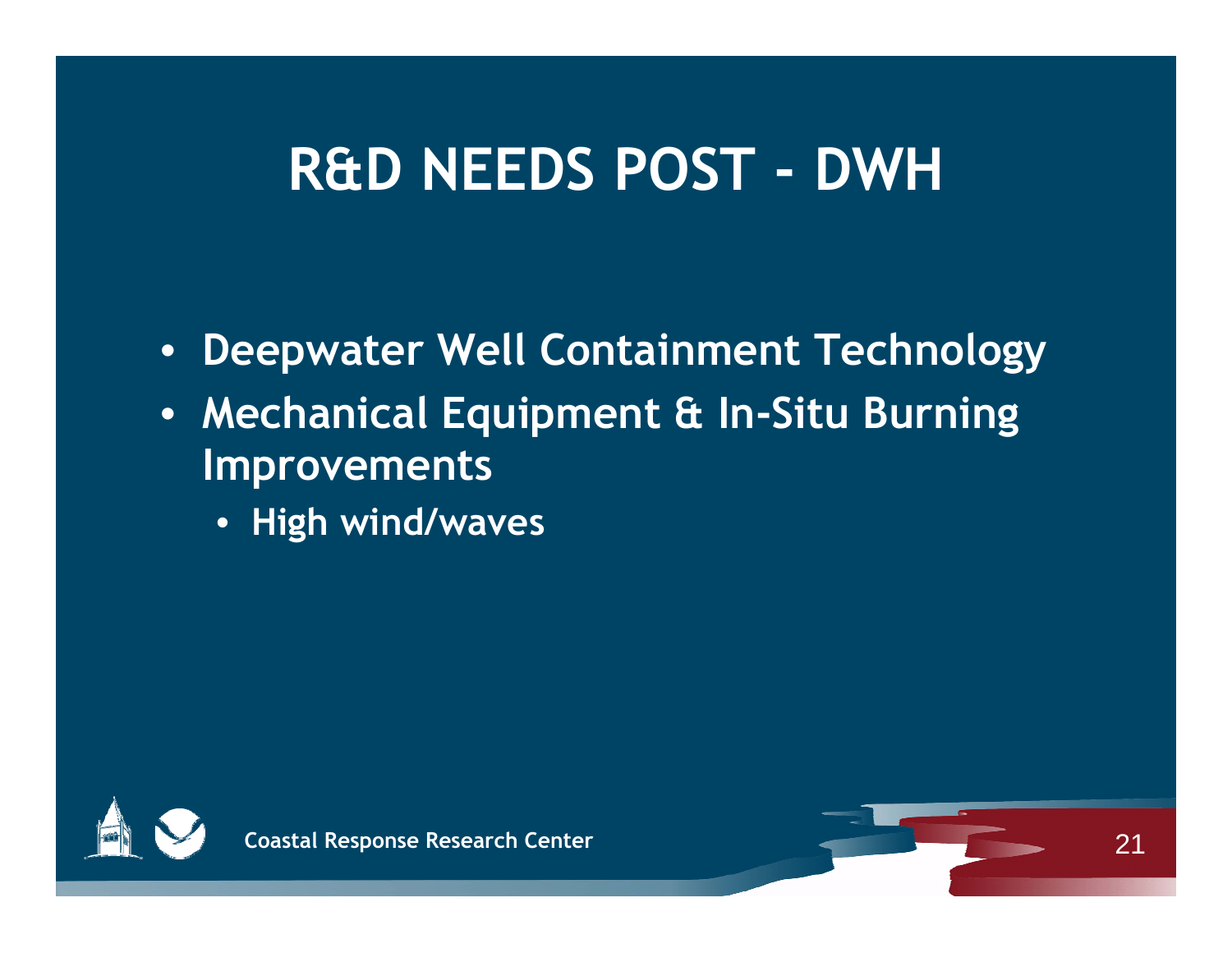$\bullet$ **Biodegradation in Deepwater**

- **Impacts on nutrients and oxygen balances**
- **Aerobic vs. anaerobic rates**



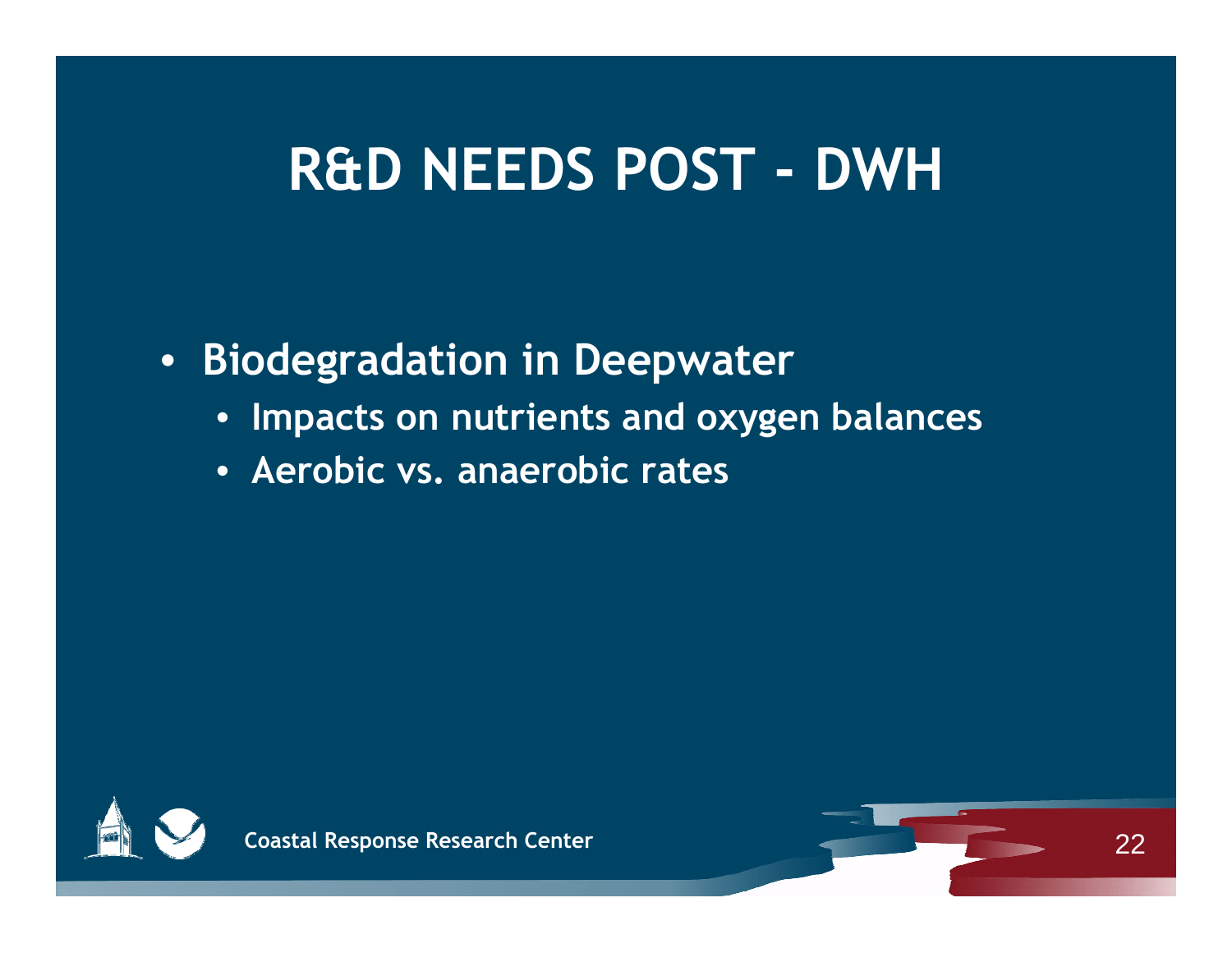## • **Oil Toxicity on Key Species**

- **Chronic toxicity especially**
- **Key life stages**
- **Realistic exposures (time, concentration)**
- **Use of Ecological Risk Assessments**
- **Dispersant Issues**



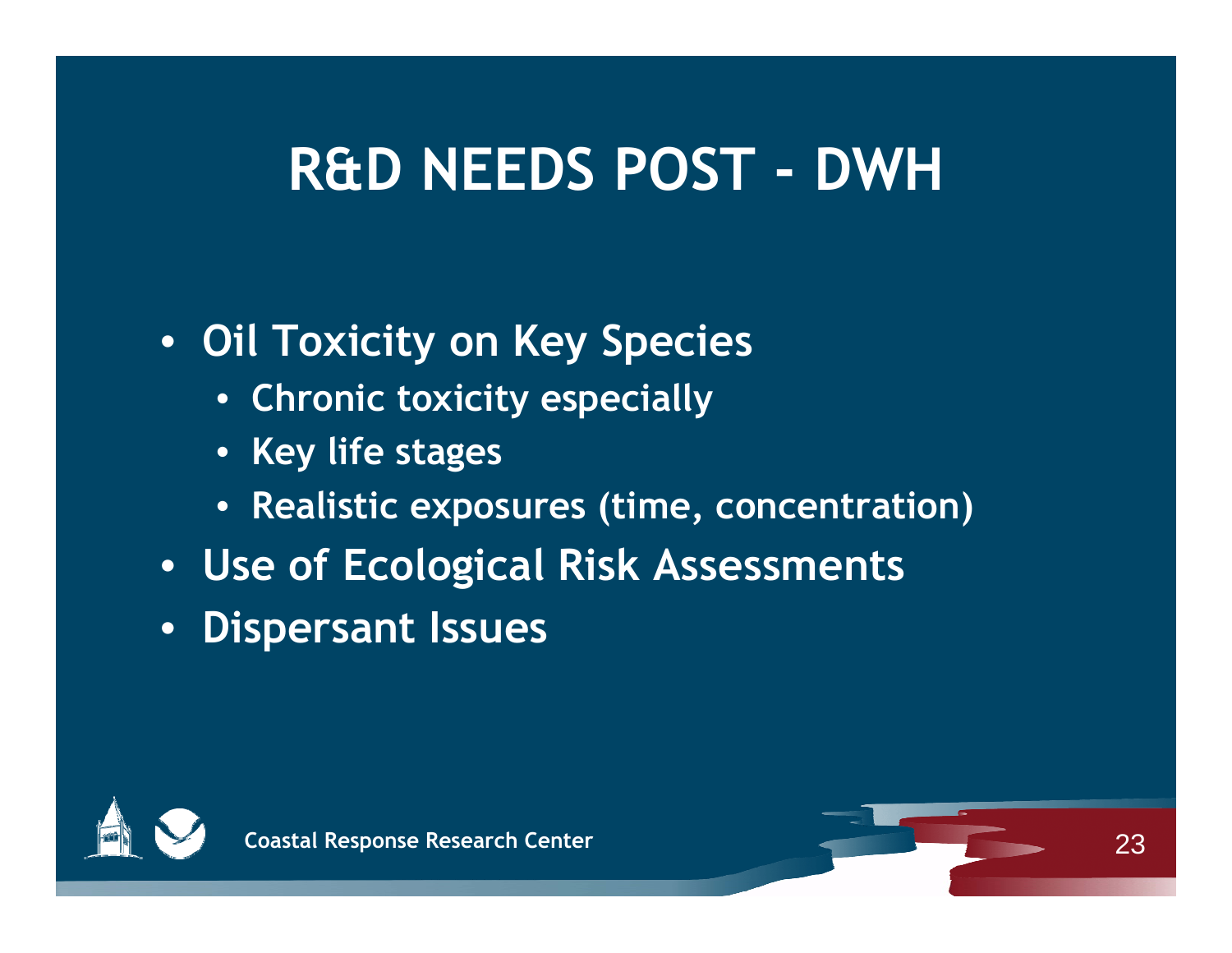### • **Human Dimensions**

- **Subsistence**
- **Risk communication**
- **Valuing natural resources**
- **Social impacts**
- **Coordination in response and restoration**
- **Subsistence**
- **E i t l thi Environmenal ethics**
- **Identifying Satisfactory Metrics For Success**



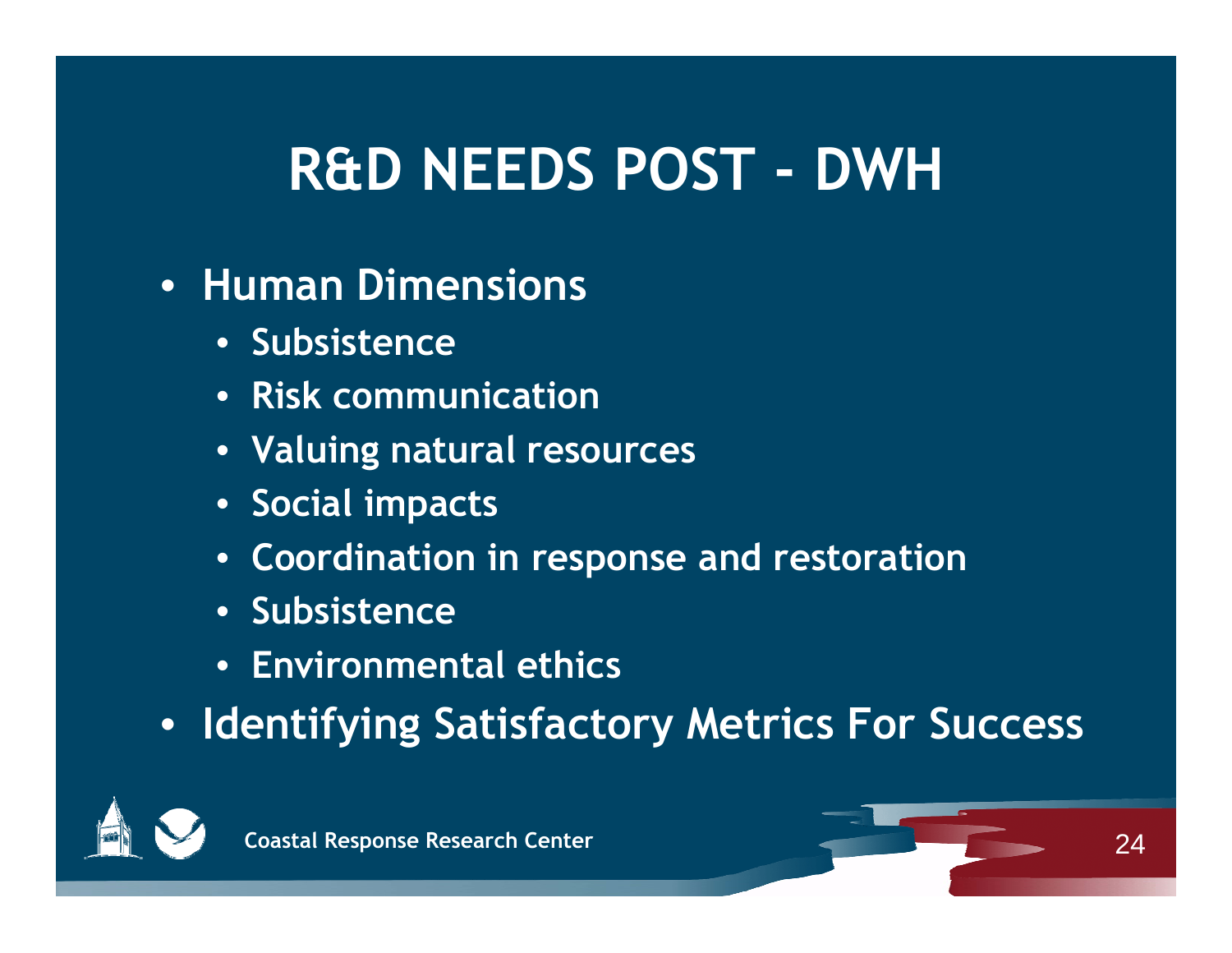- **Natural Resource Data Assessment (NRDA)**
- **Restoration Methods**



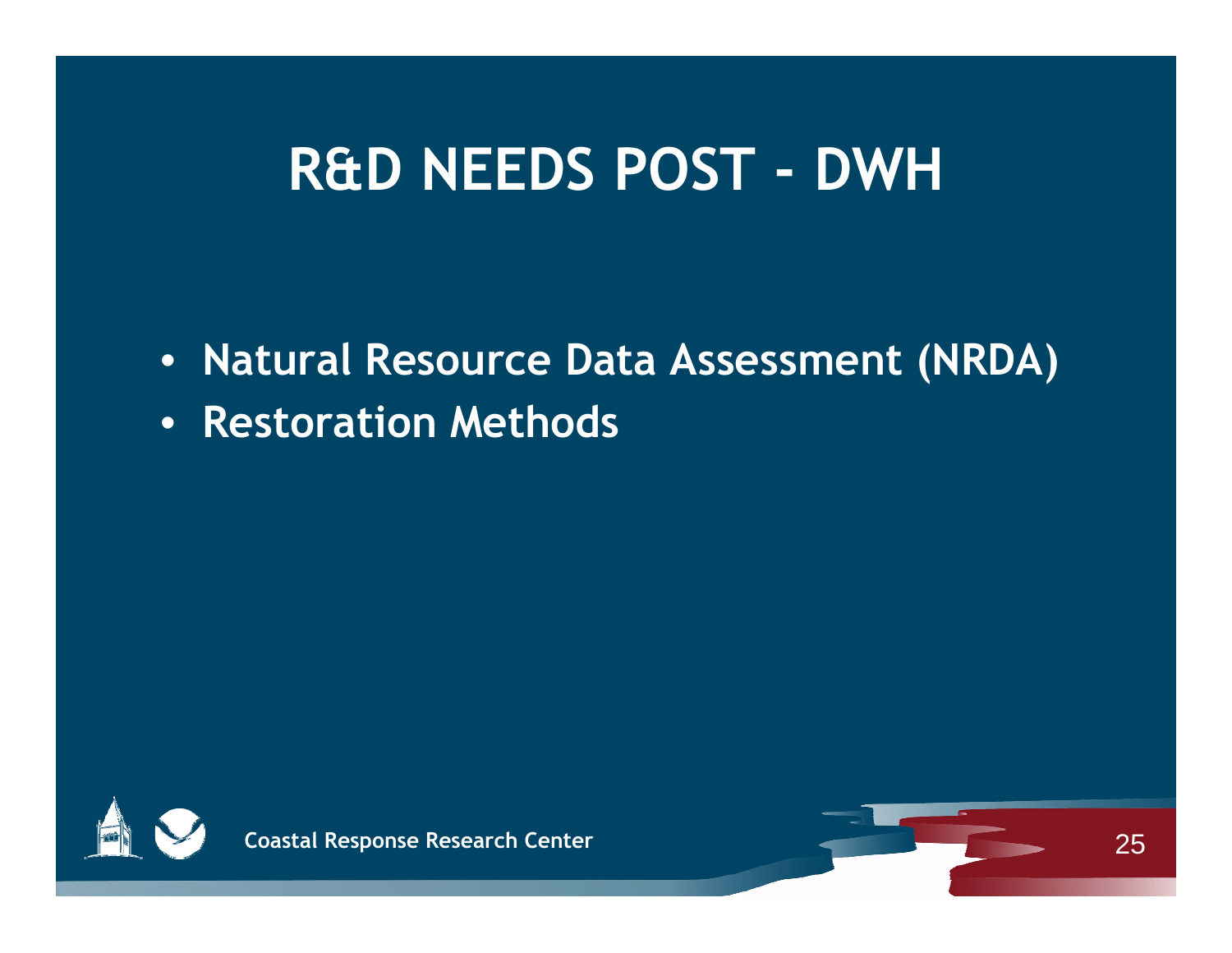#### **R&D FUNDING POST DWH**

- **Lots of Congressional Legislation**
- **Authorization <sup>≠</sup> Appropriation**
	- **Long-term, consistent base of R&D funding**
	- **For all major federal agencies involved in spills**
- **Coordination Among All Stakeholders is Key**
	- **Federal ,, , , state , industrial , international , NGO's**



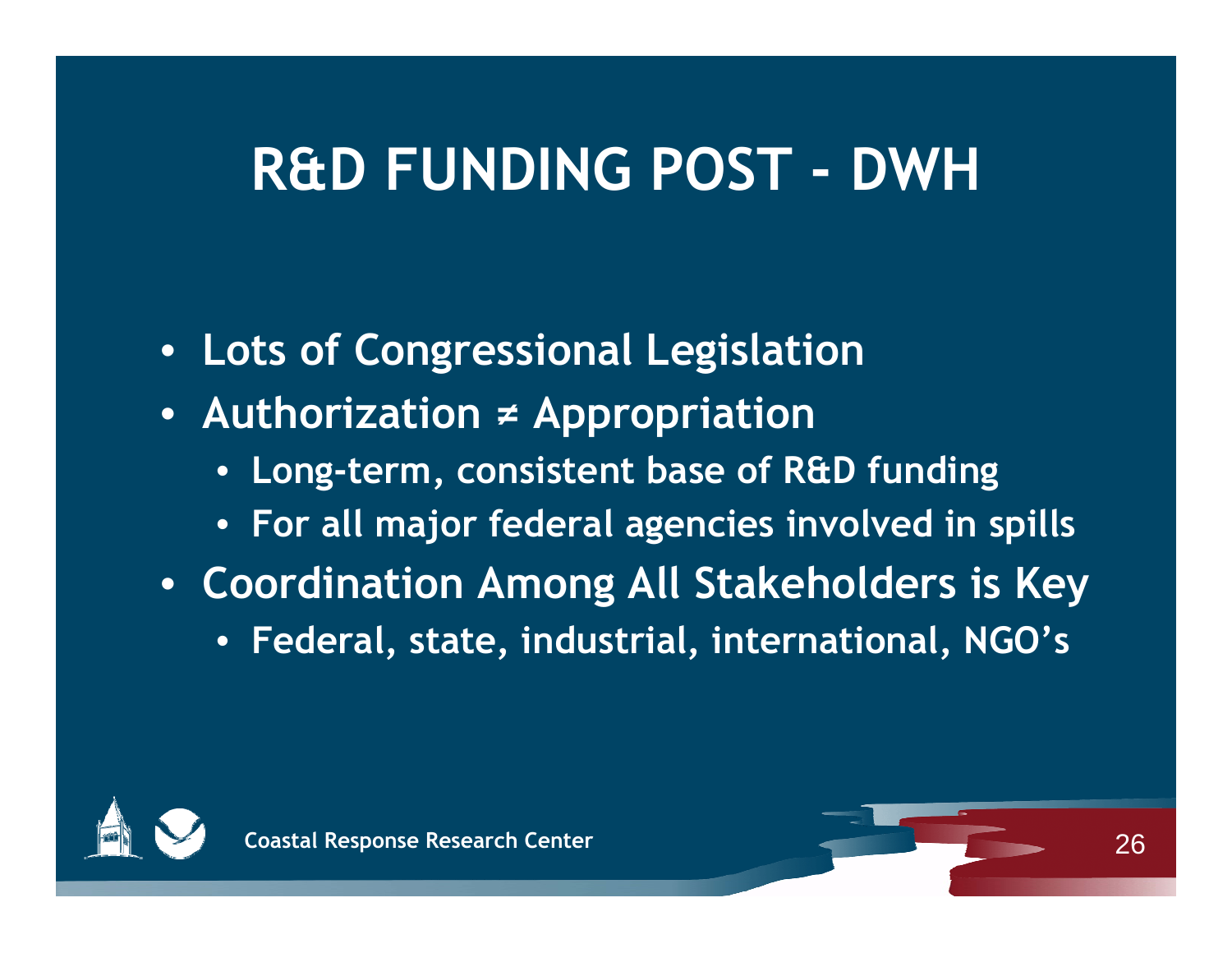#### **R&D FUNDING POST DWH**

## • **R&D Needs Driven**

- **Coordination among marine scientists and oil spill practitioners and scientists**
- **Peer Review is Essential at All Stages**
- **Technology ----> Practice**
	- **Liaisons, technology transfer teams**